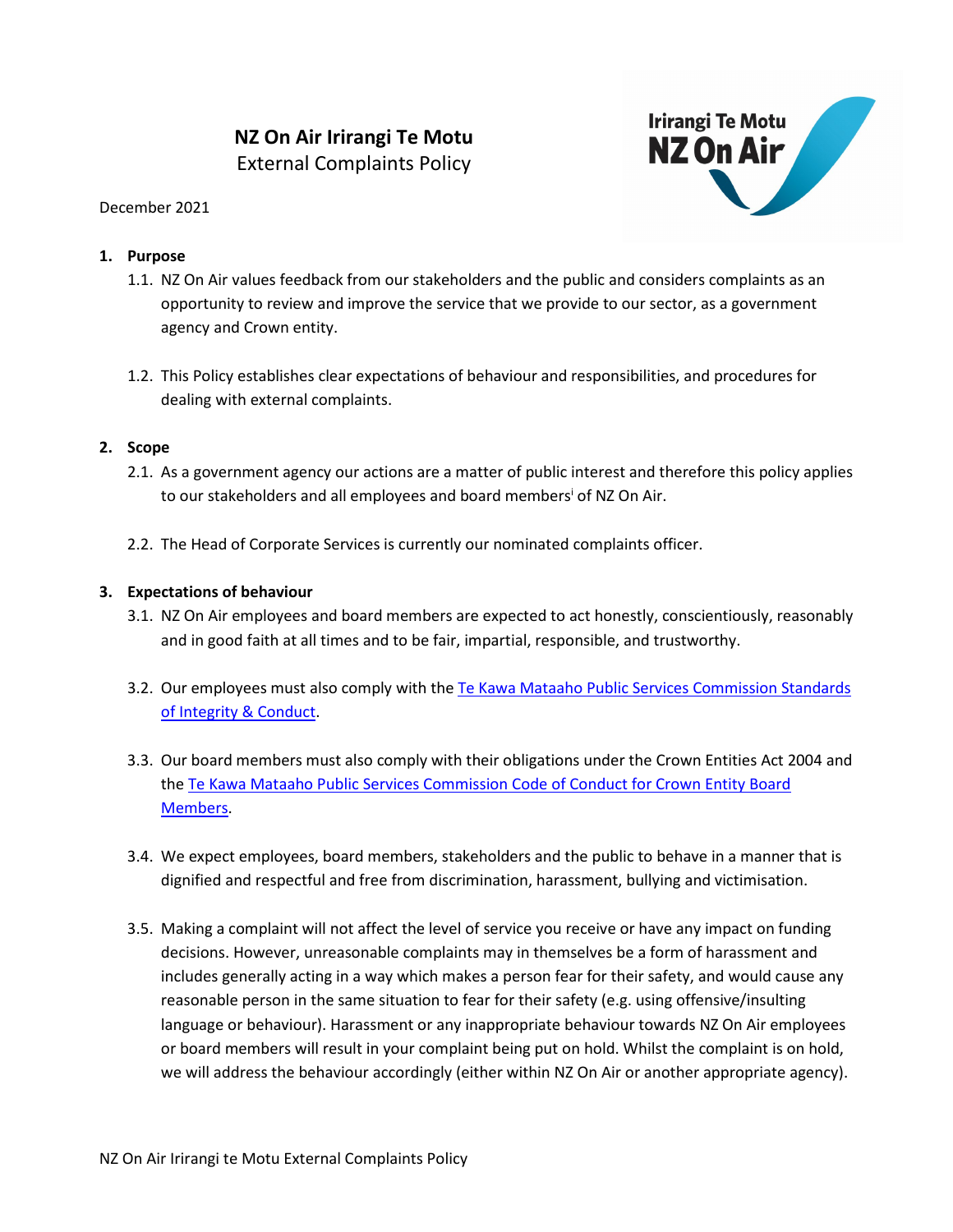3.6. At all times throughout the process, NZ On Air will maintain confidentiality, as far as possible, and respect a complainant's right to privacy. Complaints will be dealt with fairly and promptly and aligned with the principles of natural justice.

# **4. External Complaints Procedure**

- 4.1. Our procedure for external complaints will be published on the NZ On Air website. It details:
	- 4.1.1.Expectations of behaviour (as above)
	- 4.1.2.Who can complain, what they can complain about and what complaints are not covered under this policy.
	- 4.1.3.The Procedure as it relates to
		- Informal Complaints
		- Formal Complaints
		- Independent Complaints Review
	- 4.1.4 Complaints about funding decisions and policy
	- 4.1.5 Monitoring Complaints

# **5. Who is responsible for what?**

| <b>Position</b>           | <b>Responsible for:</b>                                                                                                                                                                                                                                                                                                                                                                                                                                                                                |  |
|---------------------------|--------------------------------------------------------------------------------------------------------------------------------------------------------------------------------------------------------------------------------------------------------------------------------------------------------------------------------------------------------------------------------------------------------------------------------------------------------------------------------------------------------|--|
| <b>Complaints Officer</b> | Receiving formal complaints relating to employees as the Complaints Officer<br>$\bullet$                                                                                                                                                                                                                                                                                                                                                                                                               |  |
| (HoCS) and/or HR          | Receiving formal and informal complaints relating to board members as the<br>$\bullet$<br><b>Complaints Officer</b>                                                                                                                                                                                                                                                                                                                                                                                    |  |
|                           | Acknowledging receipt of complaints (within 3 working days) and, in<br>$\bullet$<br>consultation with the Chief Executive, confirming course of action (within 20<br>working days)                                                                                                                                                                                                                                                                                                                     |  |
|                           | Investigating formal complaints<br>$\bullet$                                                                                                                                                                                                                                                                                                                                                                                                                                                           |  |
|                           | Engaging an external investigator when appropriate and/or law enforcement<br>$\bullet$                                                                                                                                                                                                                                                                                                                                                                                                                 |  |
|                           | Liaising with external providers to translate any complaints in Te Reo Māori<br>$\bullet$                                                                                                                                                                                                                                                                                                                                                                                                              |  |
|                           | Reporting complaints, where appropriate, to the Board<br>$\bullet$                                                                                                                                                                                                                                                                                                                                                                                                                                     |  |
|                           | Maintaining a confidential record of complaints and the subsequent action<br>$\bullet$<br>taken                                                                                                                                                                                                                                                                                                                                                                                                        |  |
|                           | Following our expectations of behaviour outlined in the External Complaints<br>$\bullet$<br>Policy                                                                                                                                                                                                                                                                                                                                                                                                     |  |
| <b>People managers</b>    | Receiving informal complaints (other than relating to Board members)<br>$\bullet$<br>Acknowledging receipt of complaint (within 3 working days) and with<br>٠<br>support of the Complaints Officer, and in consultation with the Chief<br>Executive, confirm course of action (within 20 working days)<br>Maintaining confidentiality concerning any complaint and/or investigation<br>$\bullet$<br>Following our expectations of behaviour outlined in the External Complaints<br>$\bullet$<br>Policy |  |
| <b>Employees</b>          | Receiving informal complaints<br>$\bullet$                                                                                                                                                                                                                                                                                                                                                                                                                                                             |  |
|                           | Acknowledging receipt of complaint (within 3 working days) and with<br>٠                                                                                                                                                                                                                                                                                                                                                                                                                               |  |
|                           | support of the Complaints Officer, and in consultation with the Chief                                                                                                                                                                                                                                                                                                                                                                                                                                  |  |
|                           | Executive, confirm course of action (within 20 working days)                                                                                                                                                                                                                                                                                                                                                                                                                                           |  |